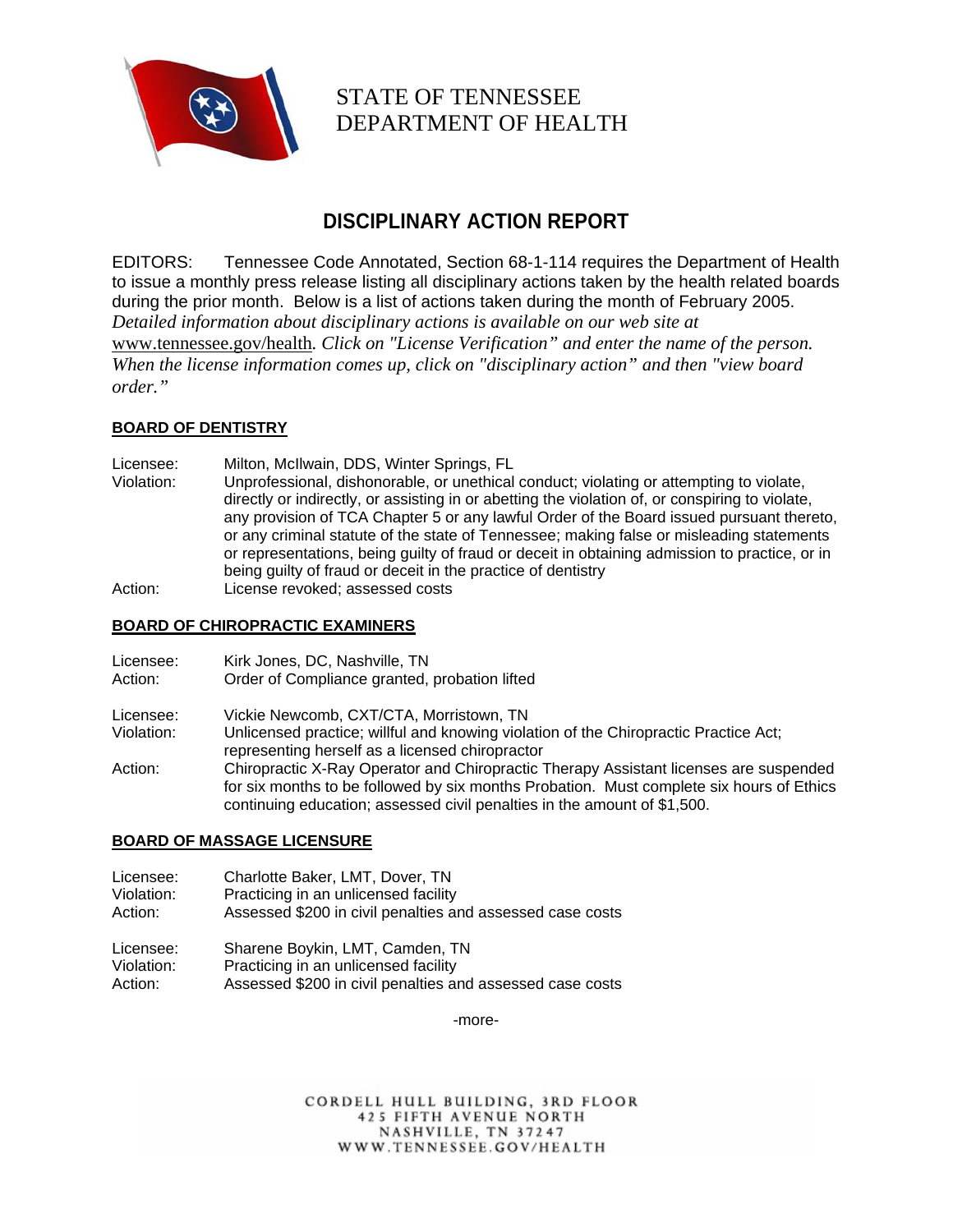# **BOARD OF MASSAGE LICENSURE (CONT.)**

| Licensee:  | Michael Gold, d/b/a Advanced Aesthetics, Unlicensed, Nashville, TN     |
|------------|------------------------------------------------------------------------|
| Violation: | Operating an unlicensed facility                                       |
| Action:    | Assessed \$8,500 in civil penalties                                    |
| Licensee:  | Krystal Gottfried, LMT, Clarksville, TN                                |
| Violation: | Practicing in an unlicensed facility                                   |
| Action:    | Assessed \$300 in civil penalties and assessed case costs              |
| Licensee:  | Hair Bender Internationale', Massage Establishment, Chattanooga, TN    |
| Violation: | Operating massage establishment without a license                      |
| Action:    | Assessed \$2,500 in civil penalties                                    |
| Licensee:  | Heartland Medical, Massage Establishment, Harrogate, TN                |
| Violation: | Operating massage establishment without a license                      |
| Action:    | Assessed \$3,000 in civil penalties and case costs                     |
| Licensee:  | Samuel Lee, LMT, Doraville, GA                                         |
| Violation: | Operating an unlicensed facility; employing unlicensed individuals     |
| Action:    | Assessed \$1,500 in civil penalties and assessed case costs            |
| Licensee:  | Lela Maddux, LMT, Cleveland, TN                                        |
| Violation: | Operating an unlicensed facility; practicing in an unlicensed facility |
| Action:    | Assessed \$700 in civil penalties                                      |
| Licensee:  | Charlotte McCullough, LMT, Auburntown, TN                              |
| Violation  | Practicing in an unlicensed facility                                   |
| Action:    | Assessed \$200 in civil penalties and case costs                       |
| Licensee:  | The Millenium, Unlicensed, Woodbury, TN                                |
| Violation: | Unlicensed facility                                                    |
| Action:    | Assessed \$500 in civil penalties and assessed case costs              |
| Licensee:  | Teresa Mitchell, LMT, Antioch, TN                                      |
| Violation: | Operating an unlicensed facility; practicing in an unlicensed facility |
| Action:    | Assessed \$4,200 in civil penalties                                    |
| Licensee:  | James Nash, LMT, Camden, TN                                            |
| Violation: | Operating an unlicensed facility                                       |
| Action:    | Assessed \$2,500 in civil penalties and assessed case costs            |
| Licensee:  | Elysse O'Conner, Unlicensed, Huntsville, AL                            |
| Violation: | Practicing without a license                                           |
| Action:    | Assessed \$750 in civil penalties and assessed case costs              |
| Licensee:  | Options Full Service Salon, Massage Establishment, Morristown, TN      |
| Violation: | Unlicensed facility                                                    |
| Action:    | Assessed \$500 in civil penalties and assessed case costs              |
| Licensee:  | Stephanie Phillips, LMT, Clarksville, TN                               |
| Violation: | Practicing in unlicensed facility                                      |
| Action:    | Assessed \$100 in civil penalty and assessed case costs                |

-more-

CORDELL HULL BUILDING, 3RD FLOOR 425 FIFTH AVENUE NORTH<br>NASHVILLE, TN 37247<br>WWW.TENNESSEE.GOV/HEALTH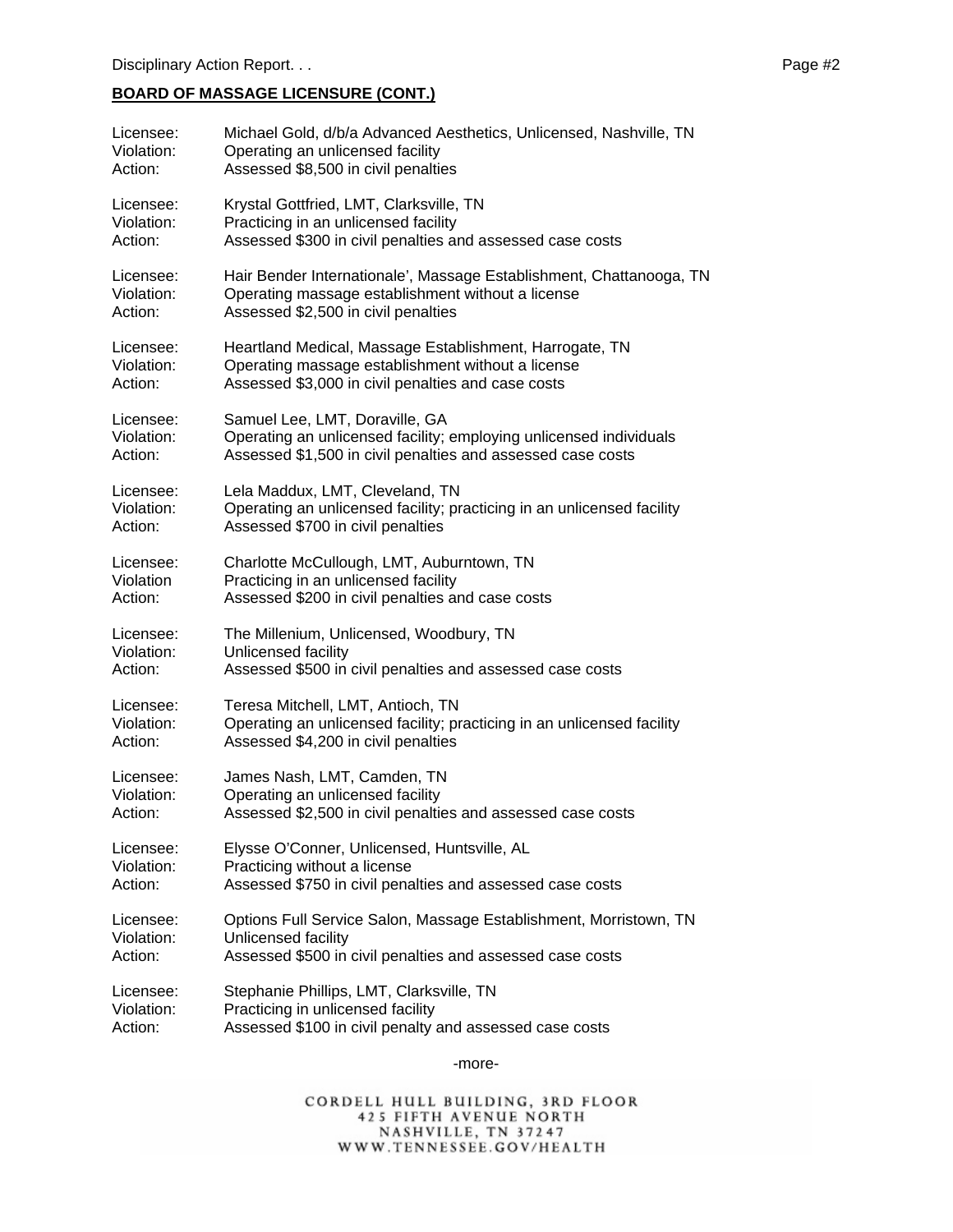## **BOARD OF MASSAGE LICENSURE (CONT.)**

| Licensee:<br>Violation:<br>Action:          | Chadwick Porter, LMT, Brentwood, TN<br>Guilty of a crime<br>License revoked; assessed \$1,000 in civil penalties |
|---------------------------------------------|------------------------------------------------------------------------------------------------------------------|
|                                             |                                                                                                                  |
| Licensee:                                   | Shallon Seeley, LMT, Talbott, TN                                                                                 |
| Violation:                                  | Practicing in an unlicensed facility                                                                             |
| Action:                                     | Assessed \$300 in civil penalties and assessed case costs                                                        |
| Licensee:                                   | Sunshine Thurman, LMT, Kingston Springs, TN                                                                      |
| Violation:                                  | Practicing in an unlicensed facility                                                                             |
| Action:                                     | Assessed \$700 in civil penalties                                                                                |
| Licensee:                                   | VIP Family Spa, Massage Establishment, Jackson, TN                                                               |
| Violation:                                  | Business was found to be a public nuisance                                                                       |
| Action:                                     | License revoked; assessed \$1,000 in civil penalties                                                             |
| Licensee:                                   | Amy Wallace, LMT, Rogersville, TN                                                                                |
| $\sqrt{12}$ and $\sqrt{12}$ and $\sqrt{12}$ | المقالة والمتواط والمستوح المستناد والمستلم المستقف ومواكلات                                                     |

#### Violation: Practicing in an unlicensed facility Action: Assessed \$800 in civil penalties

## **BOARD OF MEDICAL EXAMINERS**

| Licensee:  | James F. Nash, MD, Lake Arrowhead, CA                                            |
|------------|----------------------------------------------------------------------------------|
| Violation: | Out of state action                                                              |
| Action:    | License revoked; assessed costs                                                  |
| Licensee:  | Pamela Ventra, MD, Chattanooga, TN                                               |
| Violation: | Engaging in the practice of medicine when mentally or physically unable to do so |
| Action:    | License summarily suspended                                                      |

## **BOARD OF OSTEOPATHIC EXAMINERS**

| Licensee:  | George A. Bailly, DO, Houston, TX                                                                           |
|------------|-------------------------------------------------------------------------------------------------------------|
| Violation: | Out of state action                                                                                         |
| Action:    | License suspended for a minimum of one year; assessed \$2,000 in civil penalties and<br>assessed case costs |

## **COMMITTEE OF PHYSICAL THERAPY**

| Licensee:  | Jamini Patel, Unlicensed, Vicksburg, MS                                                                                                                                                                                                                                                                                                                                     |
|------------|-----------------------------------------------------------------------------------------------------------------------------------------------------------------------------------------------------------------------------------------------------------------------------------------------------------------------------------------------------------------------------|
| Violation: | Making false or misleading statements or representations; being guilty of fraud or deceit<br>in obtaining admission to practice; failing to adhere to standards of ethics of the physical<br>therapy profession                                                                                                                                                             |
| Action:    | Assessed \$1,500 in civil penalties                                                                                                                                                                                                                                                                                                                                         |
| Licensee:  | Pamela Smith, PTA, Goodlettsville, TN                                                                                                                                                                                                                                                                                                                                       |
| Violation: | Practicing or offering to practice beyond the scope of physical therapy practice; engaging<br>in the performance of substandard care by a physical therapist assistance, which<br>includes exceeding the authority to perform the task selected and delegated by the<br>supervising physical therapist regardless of whether actual injury to the patient is<br>established |
| Action:    | Reprimanded; assessed \$500 in civil penalties; and assessed case costs                                                                                                                                                                                                                                                                                                     |

-more-

CORDELL HULL BUILDING, 3RD FLOOR **425 FIFTH AVENUE NORTH** NASHVILLE, TN 37247<br>WWW.TENNESSEE.GOV/HEALTH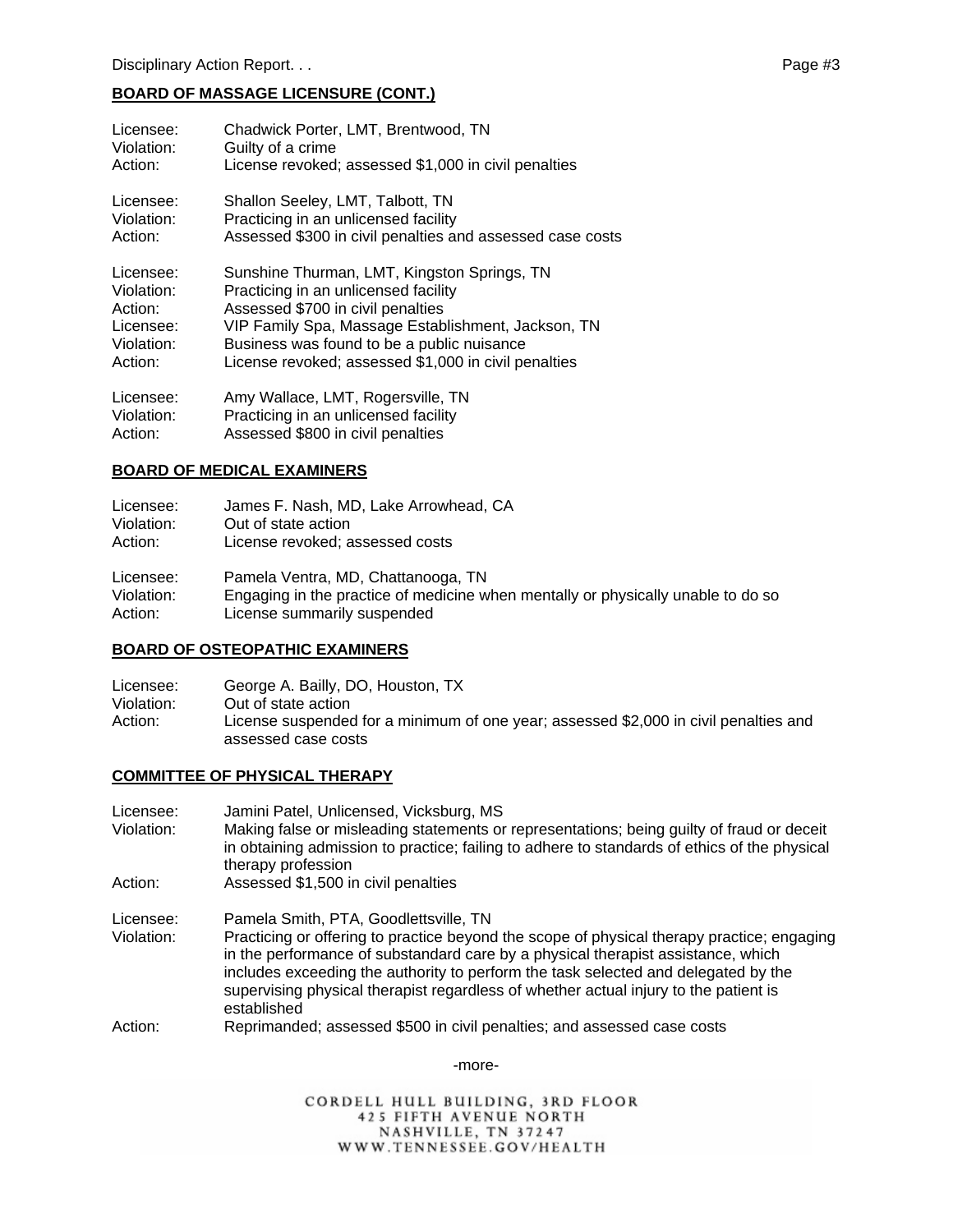# **BOARD OF RESPIRATORY CARE**

| Licensee:<br>Violation:<br>Action: | Robert Ball, CRT, Kingsport, TN<br>Failure to comply with rules for submitting continuing education<br>License revoked                                                                                                                                                    |
|------------------------------------|---------------------------------------------------------------------------------------------------------------------------------------------------------------------------------------------------------------------------------------------------------------------------|
| Licensee:<br>Violation:            | L. Jill Dyer, RRT, New York, NY<br>Immoral, unethical, unprofessional or dishonorable conduct; being guilty of fraud or deceit<br>in the practice of respiratory care; gross malpractice, ignorance, negligence or<br>incompetence in the course of professional practice |
| Action:                            | License suspended for one year; thereafter to be placed on probation for one year; must<br>complete a three-hour course in ethics and a two-hour course in appropriate<br>documentation; assessed costs                                                                   |
| Licensee:<br>Violation:<br>Action: | Terry Hill, CRT, Cordova, TN<br>Failed to comply with rules for submitting continuing education<br>Assessed \$1,150 in civil penalties and must complete 15 hours of continuing education<br>within 90 days                                                               |
| Licensee:<br>Violation:<br>Action: | Emily Holland, RRT, Camden, TN<br>Practicing on an expired license<br>Reprimanded; assessed \$400 civil penalty                                                                                                                                                           |

## **BOARD OF SOCIAL WORKER CERTIFICATION AND LICENSURE**

| Licensee:  | Michael Cockrum, LCSW, Afton, TN                                                                                                                                                              |
|------------|-----------------------------------------------------------------------------------------------------------------------------------------------------------------------------------------------|
| Violation: | Unprofessional, dishonorable, and/or unethical conduct; habitual intoxication, personal<br>misuse of a drug, and/or use of other substances which may adversely affect ability to<br>practice |
| Action:    | License placed on Probation for three years; must enter into and maintain contract with<br>the Tennessee Professional Assistance Program.                                                     |

## **BOARD OF VETERINARY MEDICAL EXAMINERS**

| Licensee:<br>Violation:<br>Action: | William Q. Sanders, DVM, Speedwell, TN<br>Failed to supervise persons to whom veterinary functions are delegated are assigned<br>Reprimanded; assessed \$2,000 in civil penalties                                                        |
|------------------------------------|------------------------------------------------------------------------------------------------------------------------------------------------------------------------------------------------------------------------------------------|
| Licensee:<br>Violation:            | Kristy Templin, LVT, LaFollette, TN<br>Unprofessional or unethical conduct; performing beyond the scope of practice of a<br>veterinary medical technician or performing a non-delegable duty or service or accepting<br>such directives. |
| Action:                            | License placed on Probation for two years, must submit quarterly reports from her<br>employer, must complete 10 hours of continuing education dealing with issues of ethics;<br>assessed \$750 in civil penalties                        |

## **JANUARY 2005 ABUSE REGISTRY PLACEMENTS**

| Individual: | Lacy Wellman, CNA, Morrison                                           |
|-------------|-----------------------------------------------------------------------|
| Violation:  | Verbal/Mental Abuse while working in a licensed or certified facility |
| Action: .   | <b>CNA Certification Revoked</b>                                      |
|             | Placed on State Abuse Registry                                        |

-more-

CORDELL HULL BUILDING, 3RD FLOOR 425 FIFTH AVENUE NORTH<br>NASHVILLE, TN 37247<br>WWW.TENNESSEE.GOV/HEALTH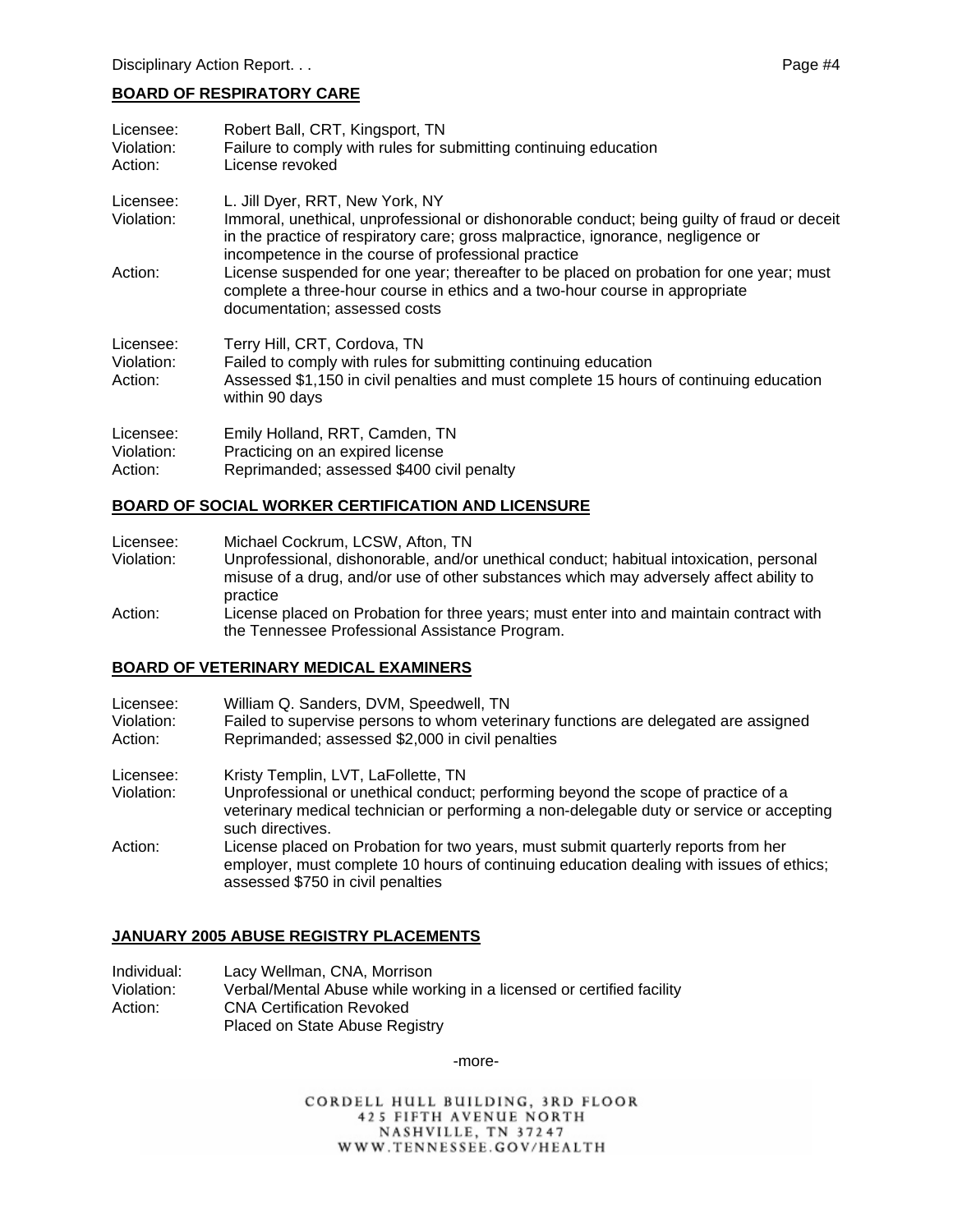#### **JANUARY 2005 ABUSE REGISTRY PLACEMENTS (CONT.)**

| Individual:<br>Violation:<br>Action: | Cassandra Chick, CNA, Taft<br>Physical Abuse while working in a licensed or certified facility<br><b>CNA Certification Revoked</b><br>Placed on State Abuse Registry   |
|--------------------------------------|------------------------------------------------------------------------------------------------------------------------------------------------------------------------|
| Individual:<br>Violation:<br>Action: | Mattie Polk, CNA, Jackson<br>Physical Abuse while working in a licensed or certified facility<br><b>CNA Certification Revoked</b><br>Placed on State Abuse Registry    |
| Individual:<br>Violation:<br>Action: | Karen Becker, CNA, Springfield<br>Verbal Abuse while working in a licensed or certified facility<br><b>CNA Certification Revoked</b><br>Placed on State Abuse Registry |

#### **FEBRUARY 2005 ABUSE REGISTRY PLACEMENT**

| Individual:                          | Collins M. Nnadozie, Unknown, Nashville                                                                                                                              |
|--------------------------------------|----------------------------------------------------------------------------------------------------------------------------------------------------------------------|
| Violation:                           | Verbal/physical abuse while working in a licensed or certified facility                                                                                              |
| Action:                              | Placed on State Abuse Registry                                                                                                                                       |
| Individual:<br>Violation:<br>Action: | Sharon Lea Allen, CNA, Livingston<br>Theft/misappropriation of Property<br><b>CNA Certification Revoked</b><br>Placed on State Abuse Registry                        |
| Individual:                          | Steven Douglas Threet, Unknown, Jackson                                                                                                                              |
| Violation:                           | Theft/Misappropriation of Property                                                                                                                                   |
| Action:                              | Placed on State Abuse Registry                                                                                                                                       |
| Individual:                          | Tovi Brewer, Unknown, Arlington                                                                                                                                      |
| Violation:                           | Physical Abuse while working in a licensed or certified facility                                                                                                     |
| Action:                              | Placed on State Abuse Registry                                                                                                                                       |
| Individual:                          | Leon Bratcher, Unknown, Somerville                                                                                                                                   |
| Violation:                           | Physical Abuse while working in a licensed or certified facility                                                                                                     |
| Action:                              | Placed on State Abuse Registry                                                                                                                                       |
| Individual:                          | Angelina Farnsworth, Unknown, Clarksville                                                                                                                            |
| Violation:                           | Physical Abuse while working in a licensed or certified facility                                                                                                     |
| Action:                              | Placed on State Abuse Registry                                                                                                                                       |
| Individual:<br>Violation:<br>Action: | Sylvia Bond, CNA, Humboldt<br>Physical Abuse while working in a licensed or certified facility<br><b>CNA Certification Revoked</b><br>Placed on State Abuse Registry |

-more-

CORDELL HULL BUILDING, 3RD FLOOR 425 FIFTH AVENUE NORTH<br>NASHVILLE, TN 37247<br>WWW.TENNESSEE.GOV/HEALTH